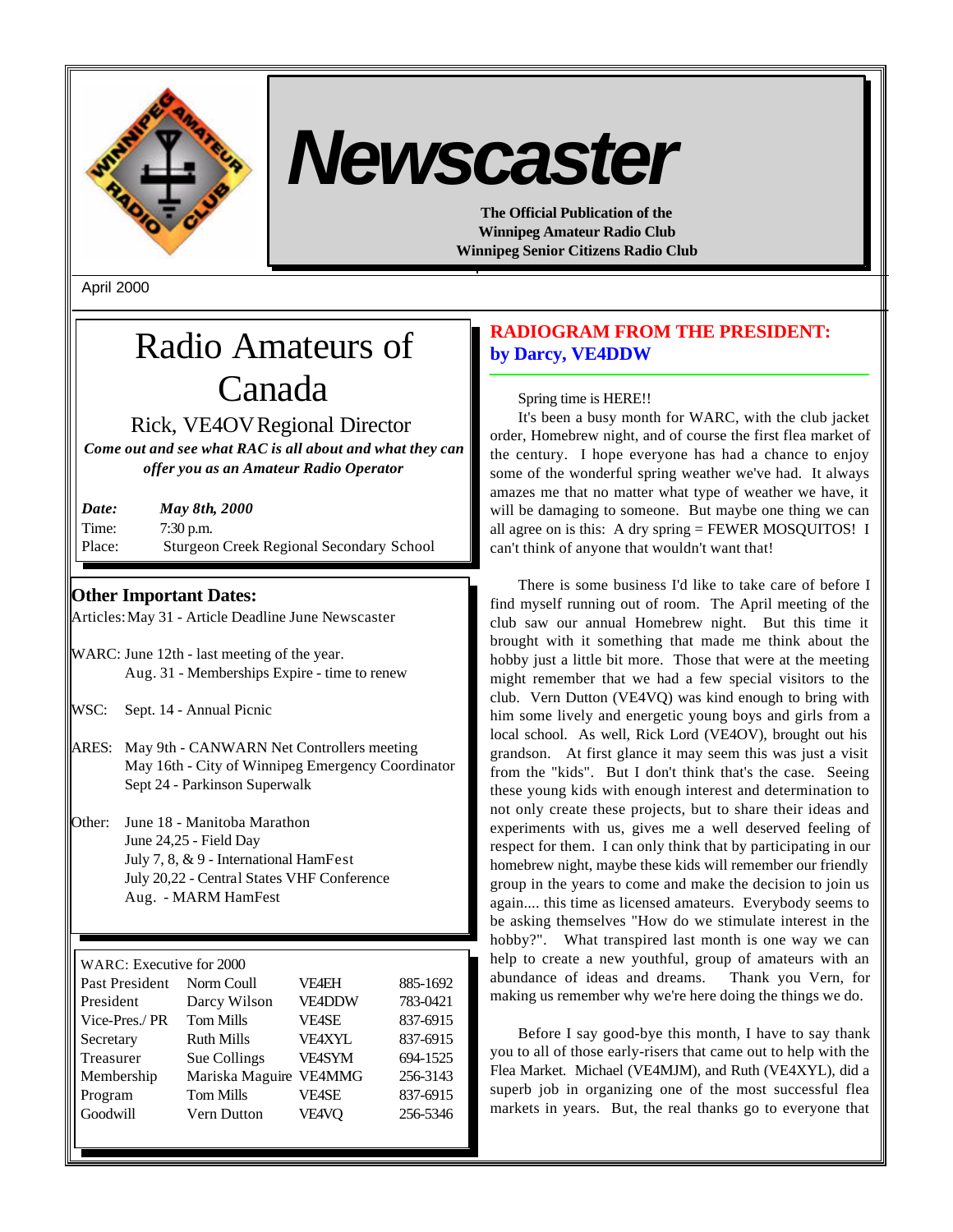helped support the club by, purchasing a table, or just coming to take part in a friendly get-together.

# **MINUTES for W.A.R.C. April 10th, 2000 Submitted by Ruth, VE4XYL**

President Darcy Wilson VE4DDW welcomed every one, and commented on an excellent attendance of 80. We began with the introduction of guest followed by the general members.

#### *MINUTES*

Moved by Michael VE4MJM seconded by Glen VE4GWN that the March minutes be accepted as printed. Carried.

#### *TREASURERS REPORT*

Susan VE4SYM reported the bank balance as of March 31/00 was \$4906.13. Our expenses were \$383.99. Revenue was \$1028. The \$891.00 with drawl for the club jackets will make a significant change in the April bank balance.

#### *MAY PROGRAM*

Rick Lord VE4OV will be talking on RAC.

#### *RAC REPORT*



April 15 –23 on the air activities are world wide on the HF bands celebrating the 75th anniversary of the IARL. Look for AY1ARU, the special call sign of LU4AA, the radio club of Argentina, also at

The RAC annual general mid west board of directors meeting will be held in Cornwall Ont. From April 27-30/00 which Rick VE4OV will be attending. A wide range of issues will be discussed including the RAC annual budget.

IC has legalized the Family Radio Service (FRS) in Canada similar to the U.S. There will be 14 channels in the 462mhz to 467mhz band. Out put is limited to 0.5 watts erp. No license is required, these units are available to anyone. No repeaters are allowed. The FRS is similar to CB (GRS) except in the UHF band.

RAC HF band planning committee member, Dr.Rob Kaufmann VE4GV, has asked for input from 160 mtr. users and contesters regarding band planning. Please contact Rob at his home number 488 0077 or on e-mail at

Your comments on 160 mtr. operation are gratefully received and appreciated.

#### *ARES*

Jeff VE4MBQ read to all a very nice letter received from the 17th wing of DND complementing Chris Setla VE4SET, Vern Dutton VE4VQ, and Rolf Bandlow VE4VZ for their very professional method of handling of Amateur radio set up and communication during the Op. Abacus, DNDs contingency plan for making it through Y2K.

The Y2K volunteers also each received a thank you letter from A/Commissioner T.W Egglestone, Commanding Officer D Division R.C.M.P.

#### *Canwarn*

Jeff expressed thanks to Richard VE4KAZ, Dave VE4KU, Luc VE4LUC and Tom VE4SE for spending the morning of Sat. April 8th installing a Barker & Williamson wire antenna of the roof of PSPC.

Next ARES general meeting will be Tuesday April 9th. Yori VE4ACX, Ed VE4YU and Roy VE4EN will be giving a presentation on their Y2K experiences in the remote Northern communities.

#### *MARATHON*

Ralph VE4RY announced the annual Marathon will be held on Sunday June 18/00. Ralph is looking for volunteers to help out.

#### *FLEA MARKET*

Michael VE4MJM reports the flea market assigned areas are ready to go except for Kerri VE4EEE who is looking after the admission door and needs a few more volunteers.

*NEW BUSINESS*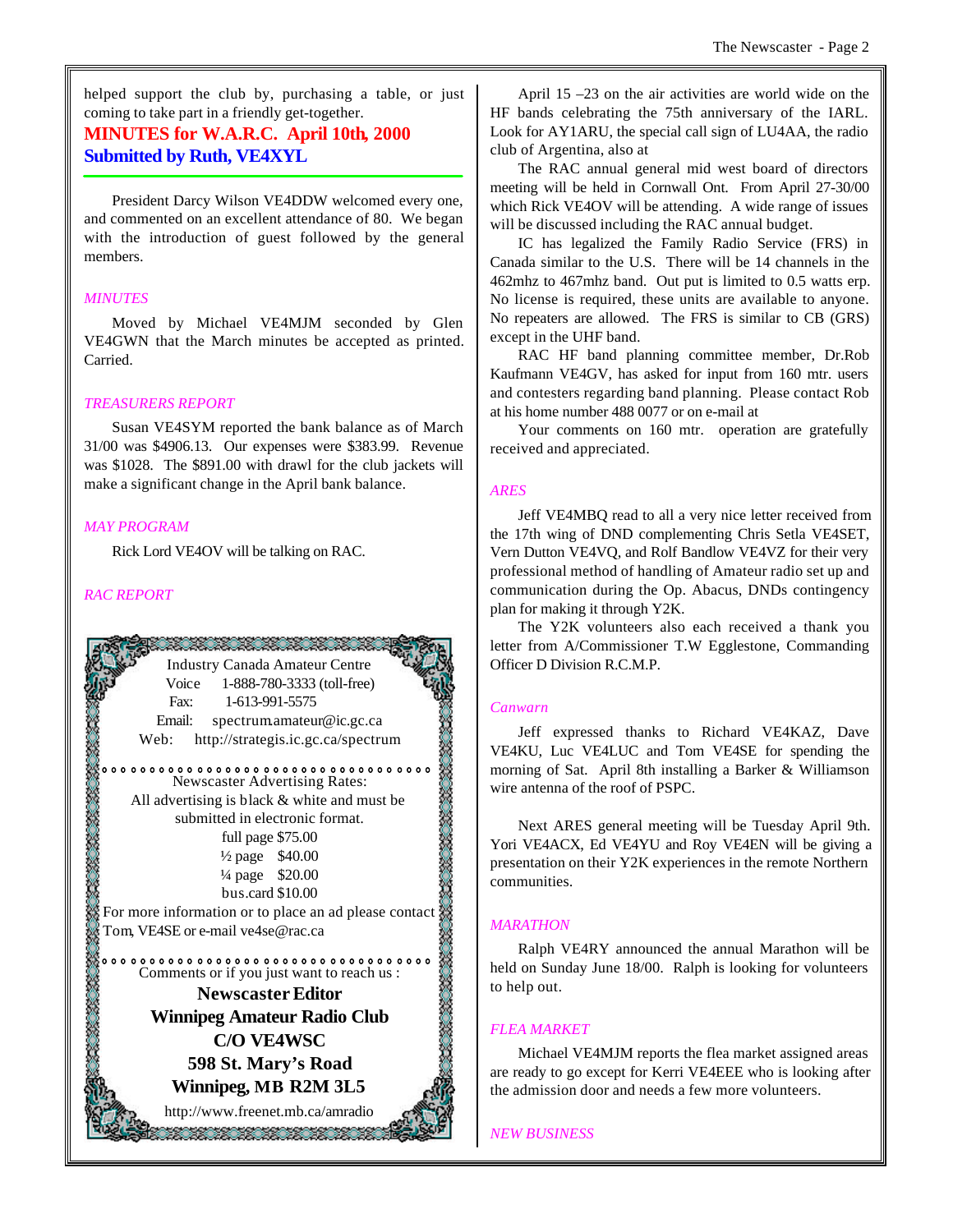Darcy VE4DDW announced that field day will be held June 24-25/00. Possible site was Duff Roblin Park. A vote was taken and results showed 20 hands for a new location and 19 hands for Falcon Lake. As nothing was to decisive Derek will check on the Falcon Lake availability. We need some one to chair this event other wise we will not have a field day. David VE4DAR volunteered to help out Derek if he took it on.

The meeting adjourned at 20:10 for coffee and goodies and browsing of the 6 displays of home brew projects. There were four drawn winners for prizes of \$25.00 each. The winners were Andrew Dryden, a new member and Grandson of Rick VE4OV, Fred Venema VE4FV, Glen Napady VE4GWN and a very interesting group of young people from Marion School under the direction of Andrew Bell and "Grandpa" Dutton VE4VQ. Also thanks to Bob VE4RCJ and Louis VE4PLJ for their participation with an equally interesting display of projects.

Sincere thanks to such a wonderful attendance which made the Home Brew night an enjoyable event.

# **Winnipeg ARES Report by Jeff, VE4MBQ - Winnipeg EC**

VE4WWO at the Prairie Storm Prediction Centre got a new HF antenna (Barker&Williamson Centre-fed wire) on Saturday 08APR. Thanks to the installation crew of VE4s: KAZ, KU, LUC, and SE. Four WPGARES members staffed VE4WWO WED 26APR (KAZ, MBQ) and THURS 27APR (AJR, SE) during tours of PSPC as part of the Northern Plains Convective Conference. This writer was given the opportunity to deliver a presentation about "Development of CANWARN in Southern Manitoba" at the conference.

Richard VE4KAZ and Ian VE4CLK have done a terrific job with the new Winnipeg ARES web-site. It can be found at: www.escape.ca/~wpgares/

Our Silent Auction at the WARC Flea Market 16APRIL did very well. Thanks to all of the "buyers", donors and prize winners. Special thanks to Dick VE4HK and Mariska VE4MMG for organizing and running the table, and to Richard VE4KAZ, Jeff VE4MBQ, and Sue VE4SYM for staffing the table. The prize lots were:

Lot #1 - Donated by The Pal Group, VE4HAY, Anonymous

Won by Rob Boux VE4RRB

Lot #2 - Donated by Glen Napady VE4GWN Won by Norm Roll VE4EO

Lot#3 - Donated by Mariska Maguire VE4MMG and Dick Maguire VE4HK

Won by Brittney Hay

Lot #4 - Donated by Standard Electric, Johnston Industrial Plastic, Barbara Maguire, Anonymous Won by Chris Setla VE4SET

Lot#5 - Donated by Johnston Industrial Plastic, Canada Safeway

Won by Gord Snarr VE4GLS

Lot#6 - Donated by Standard Electric, Robert Stegmaier VE4RST

Won by Jan Schippers VE4JS

Lot#7 - Donated by Johnston Industrial Plastic, Rick Lord VE4OV, Pat Giesbrecht VE4PLG Won by Jim Ross VE4AJR

Lot #8 - Donated by Yori Tsuji VE4ACX, Ron Martin VE4MGR, Sue Collings VE4SYM and Fred Collings VE4TRO Won by Rob Boux VE4RRB

Our April meeting featured a fascinating look at Y2K Experiences in Remote Communities. Yori VE4ACX, Roy VE4EN, and Ed VE4YU gave us a presentation covering the"Pre-Y2K" antenna installation trips with RCMP Air Services as well as Y2K operations. Their story would make a great feature in TCA. Industry Canada has replaced RIC-25 with RIC-2 "Standards for the Operation of Radio Stations in the Amateur Radio Service". It is available for download through the Industry Canada "Strategis" site, hard copies were distributed to those members without Internet access.

Scheduling members as CANWARN Net Controllers is our main public service challenge currently, we are booked though SUN 24SEP00 for the Parkinson Superwalk. CANWARN Net Controllers meeting TUE 09MAY 1900h at PSPC.

Sixteen WPGARES members registered for CPR training SUN 30APR at Fire Station #1. Thanks to the instructors Darcy VE4DDW and Ian VE4CLK, and thanks to WFD Deputy Chief John Morrow for arranging training space for us. The CPR students that registered were

VE4s: AJR, AND, DL, ESX, GWB, GWN, HAZ, HK, KAZ, KU, MMG, SE, TRO, VID, WF, XYL

The next WPGARES monthly meeting is Tuesday 16MAY00 1900h at Sir Wm Stephenson Library 765 Keewatin St. City of Winnipeg Emergency Coordinator Randy Hull will be speaking about the City of Winnipeg Emergency Program.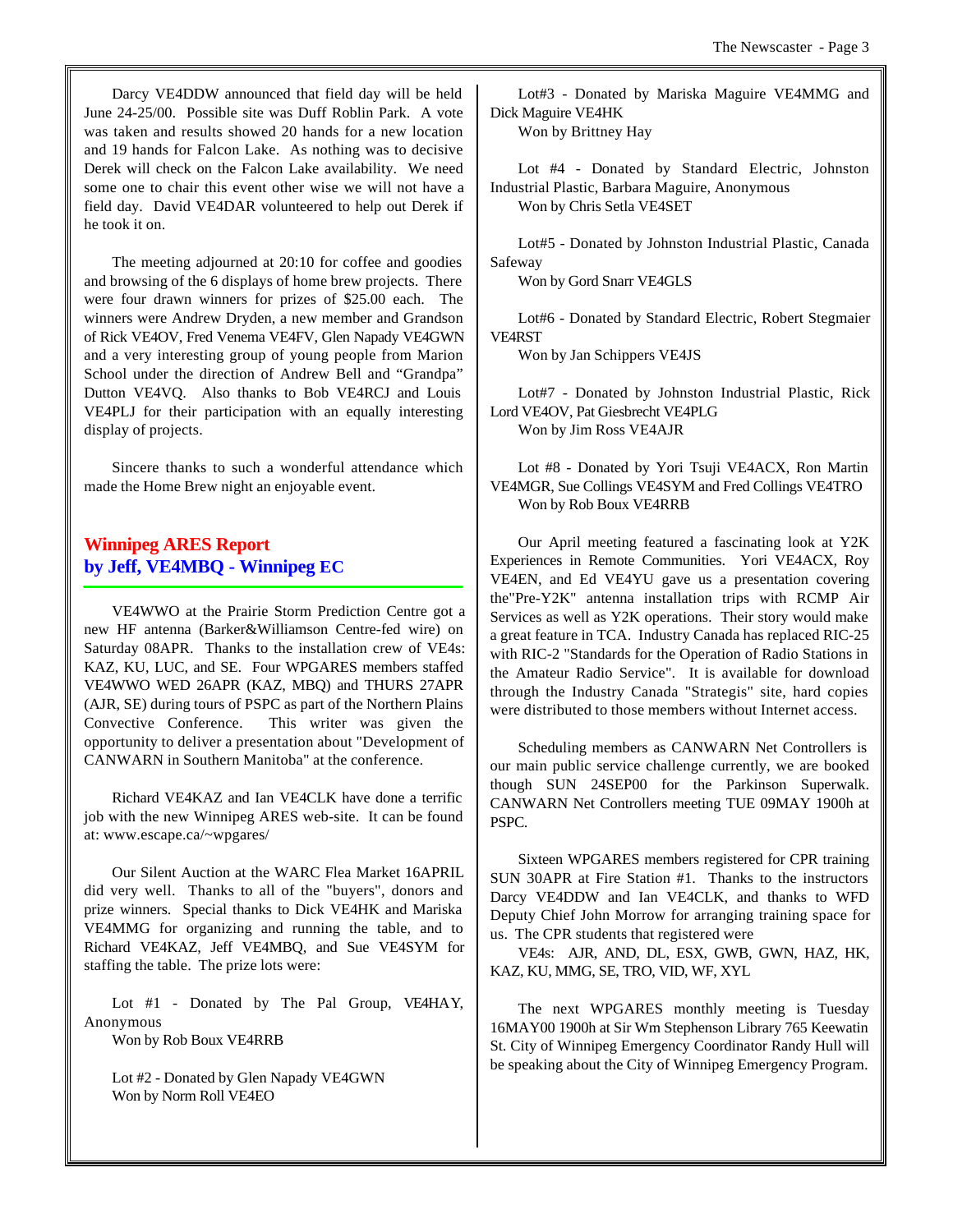# **Membership Report by Mariska, VE4MMG**

It may be early but what a better way to get a head start in 2000 and renew your WARC Membership or become a new member of WARC. There is only two more meeting before WARC adjourns for the summer and WARC memberships are due at the end of September for the new fiscal year 2000-2001. Please consider renewing early.

Membership dues are \$15.00 per person for the 2000 -2001 year.

You will have the opportunity to renew your membership by filling out the Membership Renewal form in the NEWSCASTER or at the September WARC meeting.

Something new for next year. You will have the choice of receiving your Newscaster by e-mail or continue to receive it via snail mail. Please indicate your preference on your application form so that we may update our records, but we will require your e-mail to send it by electronic mail.

Renew now and continue to enjoy the company of your fellow Hams. See membership form on back page.

#### **RAC Bulletins**

**http://www.rac.ca/~racnews/othernotices/racbulle mail.htm**

#### *RAC Bulletin 00-030E*

#### *Industry Canada issues new Information Circulars*

Industry Canada has recently posted one new, and three revised Information circulars on their Strategis web site.

RIC 3 updates Operating Information to reflect the changes to be introduced with the new authorization process on April 1

RIC-9 spells out in detail the policies governing amateur radio call signs and special callsigns and prefixes.

and RIC-7 and RIC-8 are updated versions of the new examination question banks.

Copies of the new documents in pdf format can be downloaded from the IC strategis web site at the following URL: http://strategis.ic.gc.ca/SSG/sf01709e.html

#### *RAC Bulletin 00-031E*

#### *IC seeks comments on 2285-2483.5 MHz*

Industry Canada seeks comments on policies for the band 2285-2483.5 MHz

Industry Canada has recently released a proposed policy governing spectrum utilization in a band which overlaps the amateur 2300-2450 MHz band If approved, the policy will make provision for ore users of this part of the spectrum. At the present time, Canadian amateurs have only a secondary allocation between 2300 and 2450 MHz, and may not cause interference to primary users.

The proposed policy does not mention our current request for a primary allocation around 2400 MHz, nor does it propose any changes which would take into account our concerns.

The Industry Canada document is available in pdf format from the IC Strategis web site at:

http://strategis.ic.gc.ca/SSG/sf02105e.html?he=y

Amateurs have an opportunity to comment now, with a deadline of June 23. RAC will be discussing the implications of the proposal with Industry Canada, and submitting a response outlining our use of the band and expressing our concerns, together with our recommendations.

#### *RAC Bulletin 00-033E*

#### *Callsigns Available List Now Online*

Effective 1 April, 2000 Radio Amateurs of Canada in cooperation with Industry Canada and Information Gateway Services (IGS) have instituted a new service for Canadian radio amateurs with the inauguration of a Canadian Amateur Radio Call Signs Available List, in both official languages, on the RAC web site, http://www.rac.ca/acl/

The Call Signs Available List shows all the call signs available for each prefix authorized for regular call sign issue. The list is updated automatically each business day. When a call sign is issued, simultaneously it is deleted from the Call Signs Available List and transferred to the Canadian Amateur Radio Call Sign Data Base.

The Canadian Amateur Radio Call Signs Available List and the Canadian Amateur Radio Call Sign Data Base are official Industry Canada data bases. RAC cannot make changes to either data base; RAC only displays the information on the RAC web site.

Comments on the Call Signs Available List should be directed to the webmaster, Doug Frame, VE3JDF, at: ve3jdf@rac.ca.

Queries on a particular call sign should be directed to the Industry Canada Amateur Radio Service Centre at:

Phone: 1-888-780-3333 (toll free) Fax:(613) 991-5575 E-mail: spectrum.amateur@ic.gc.ca

Mail: Industry Canada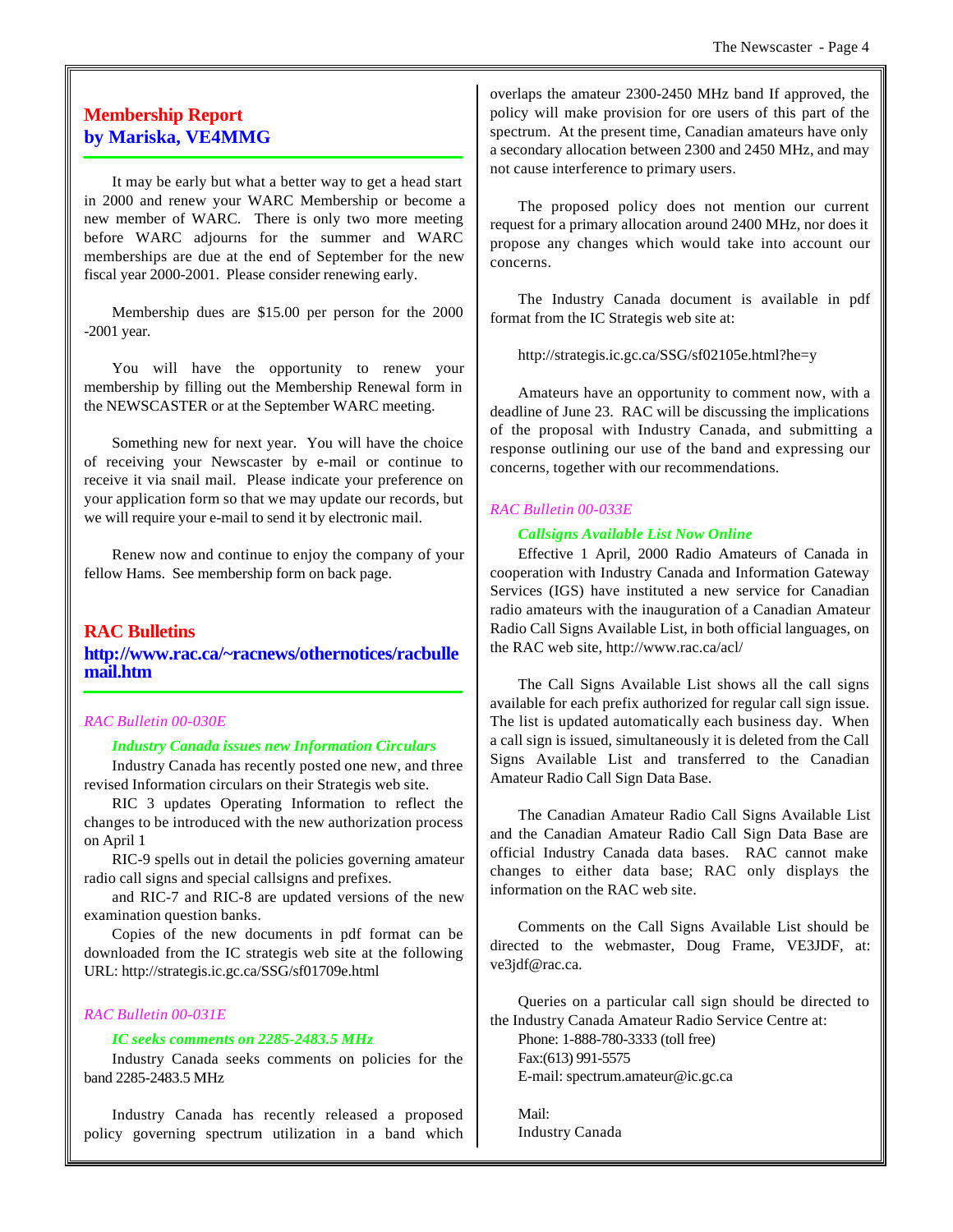Amateur Radio Service Centre P.O. Box 9654 Postal Station "T" Ottawa, ON K1G 6K9

#### *RAC bulletin 00-036E*

#### *New Manitoba Section Manager*

Derek Hay, VE4HAY was recently elected Section Manager for a two year term that will begin on July 1, 2000 in the Manitoba Section. Derek ran unopposed, eliminating the need for a balloted election.

Derek has agreed to complete the term for Pat Giesbrecht, VE4PLG who has stepped down for personal reasons.

#### *The ARRL Letter, Vol. 19, No. 10, March 10, 2000*

#### *FIELD DAY 2000 PREPARATIONS UNDER WAY*

The official Field Day 2000 information packet now is available online in PDF format at the ARRL Contest Branch Web site,

http://www.arrl.org/contests/announcements/fd/fdpack.pdf. You can download this packet, which include the official rules and forms for FD 2000. To order the packet, send an

SASE with three units of first-class postage affixed to Field Day Package, ARRL, 225 Main St, Newington, CT 06111.

A new bonus point category has been added for Field Day 2000. Groups can earn 100 bonus points by setting up a demonstration of a "nontraditional" amateur mode, including APRS, ATV or SSTV. The bonus does not include modes for which regular QSO credit already may be earned (such as AM or FM on phone or packet, PACTOR, AMTOR or PSK-31 on digital). QSOs made via the demo station do not count toward the Field Day score, and the transmitter does not count toward the transmitter total. There are no rule changes regarding the special Novice/Tech Plus station.

The Field Day participation pins also are back this year. To earn a pin, all you need to do is participate in Field Day--no minimum number of contacts to achieve or ARRL sections to work. The pin is for anyone active in helping to make Field Day happen--from the set-up crew and on-the-air operators to the covered-dish organizers and generator crew.

Field Day 2000 pins are available now for \$5 each. Send orders with payment to Field Day Pin Order, ARRL, 225 Main St, Newington, CT 06111. Early orders are recommended,

#### **HomeBrew Night - 2000**

Left to right - Darcy, VE4DDW - WARC President and the winners Glen Napady VE4GWN, Andrew Dryden, a new member and Grandson of Rick VE4OV, Fred Venema VE4FV, and a very interesting group of young people from Marion School under the direction "Grandpa" Dutton VE4VQ, Fred Venema VE4FV

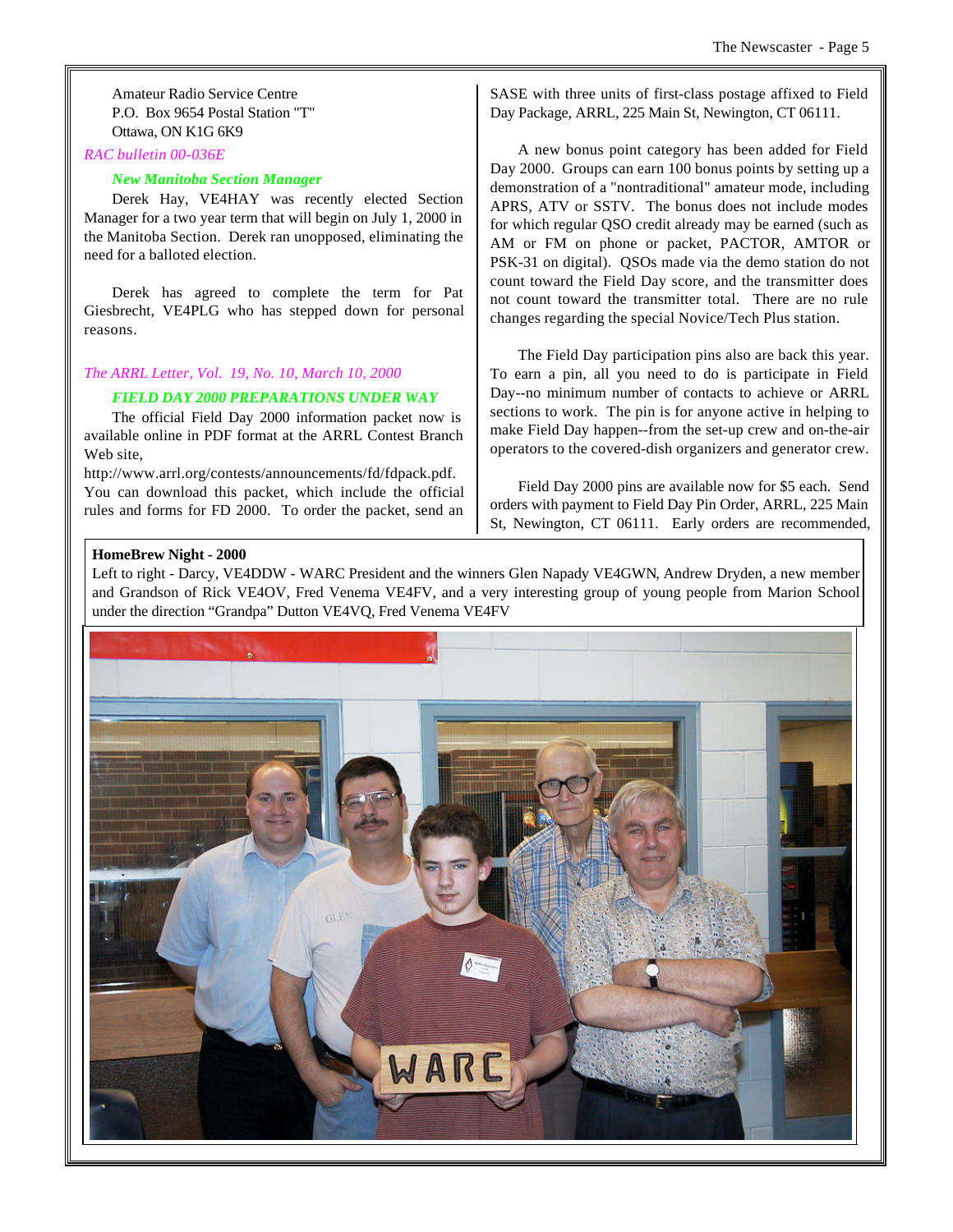since the 1999 pins sold out rapidly. Clubs and groups are encouraged to purchase their pins together.

#### **Radio news**

#### *RAC HF Band planning committee wants your input !*

The RAC HF band planning committee, chaired by Bob Nash VE3KZ, is undertaking a major review of the HF bands in Canada, and needs information about your wants and needs. Based on your input, Bob's committee will prepare draft new band plans which will then be published for further comment, discussion and revision if necessary.

Think about what you want and then please to fill in the forms and send them to the committee

http://www.rac.ca/surv0414.htm

#### *ISRAEL TO REDUCE MORSE REQUIREMENTS ?*

The Israel Amateur Radio Club (IARC) says the Ministry of Communications in that nation wants to reduce and possibly even eliminate the Morse requirement.

The Ministry is reported to be cooperating with the IARC in this matter, but the national society says that it needs more instructors to work better with the nations youth. They say that they have barely been able to scrape up seventeen instructors to run the clubs.

The Israel Amateur Radio Club says that there are budgets and moneys available for whoever is ready to instruct. They pay 2000 shekels a month. That's just a bit under \$500, for three evenings weekly. The IARC says that there are many young people wanting to learn amateur radio. They say that they have received requests from numerous schools looking for ham radio instruction services, But says the IARC, they simply do not have the necessary numbers of instructors to fill everyone's needs. (Hagal / IARC)

# *HAM RADIO STATISTICS IN THE USA: TECHS CONTINUE TO GROW*

And as the US begins a restructured Amateur Radio service, here are some statistics provided courtesy the W5YI report

First the good news. The number of code free Technician class hams being license holders continues to grow. Based on a comparison census from April of 1998, the number of No Code Tech's has increased by another 21,000. That's over 10%.

Now the bad news. All other license classes -- except the Extra -- are on a rather rapid decline with many hams just not bothering to renew their licenses. The biggest loss is in the Novice class where there are 11,000 fewer license holders than just two years ago.

As of April 2000, there are 34,323 hams in the FCC database whose licenses have expired within the past two years. Their grace period has just about run out and there is no sign of interest in any of them renewing. In the simplest terms, when these licenses get written out of the FCC

records, 5% of the currently licensed hams in the US will be gone. (W5YI Report)

#### *VK hams lose 70cm for Olympics*

The 70cm amateur band is now being used by the non-amateur Sydney Olympic Games Radio Service until 31 December, 2000. The Australian Communications Authority today announced that effective immediately, it has authorized the non-amateur use of the 440-450MHz band, in addition to the 421-432MHz band announced in April, 1999.

The decision not only affects VK radio amateurs in a zone 150kms around the Sydney Olympic Stadium, including an immediate ban on amateur television, but also those visiting the area during the Paralympic and Olympic Games.

Fuller details are reported by the WIA Victoria News Online at http://www.tbsa.com.au/~wiavic

#### *Australia to go 5 WPM in time for the Olympics*

Just on 12 months ago the Wireless Institute of Australia at their Federal Convention voted AGAINST lobbying for a reduction in the CW requirements for Amateur Radio operators in VK.

Then VK6 came forward with a proposal for the WIA to reconsider and adopt a stand to promote a lower code for full HF access. Later, many Divisions ran 'surveys' of Amateurs in their State. Finally a new proposal followed by a vote, taken by all divisions, the WIA state divisions agreed unanimously to propose that full HF privileges be granted to those who pass 5 wpm test plus the theory and regulations tests.

The Wireless Institute of Australia last week received an "in principle" acceptance by the ACA to its submission for the code requirement to be reduced. Yes the Australian Communications Authority HAS accepted the proposal from the Wireless Institute of Australia that effectively reduces to 5 wpm the Morse Code test speed required for full access to the HF Amateur bands. Its now hoped that this will be in effect by the start of the year 2000 Sydney Olympic games.

But there is one caveat. The Australian Communications Authority says that the proposed changes reflect the fact that Australia has established a number of bilateral reciprocal licensing arrangements that are based, in part, on qualifications that include a 10 words per minute Morse code component. (Thanks to Q-News)

#### *A new D-X country to work - East Timor.*

The International Telecommunications Union has communicated to the United Nations the assignment of the prefix block 4WA-4WZ for use by radio stations within the areas administered by UNTAET, the United Nations' Temporary Administration of East Timor. This prefix assignment is for the use of UNTAET as long as it exists, and will be released to the ITU at the end of its existence.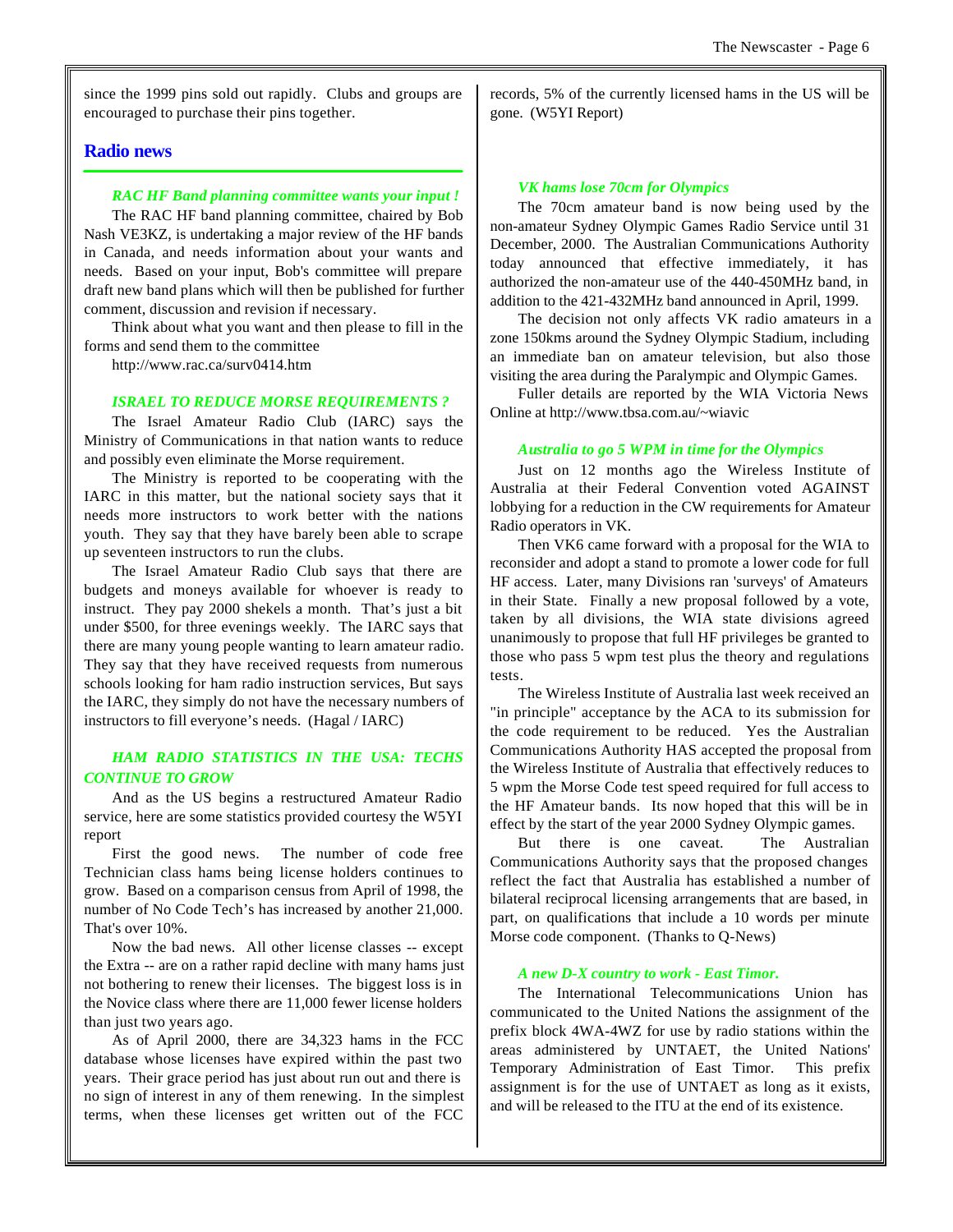All other private and amateur radio stations in East Timor will use the prefix 4W6. Individuals who expect to be there less than one year would use 4W6/ home call, while those who will be there in excess of one year obtain 4W6 call signs. Permanent residents of East Timor who were previously licensed may also obtain permanent call signs.

#### *OLD SATELLITE RETOOLED FOR NEW USE*

UO-14 is proving that you can teach an old bird new tricks. The venerable British satellite recently was switched to FM repeater mode, and reports already are coming in from hams who've worked it using pretty modest equipment.

The satellite's controller Chris Jackson, G7UPN/ZL2TPO, says UO-14 was launched in January 1990 and spent its first 18 months in orbit operating as an amateur store-and-forward satellite, prior to the launch of UO-22. It was then switched for use by Volunteers In Technical Assistance, who used it for messaging into Africa.

"Since the computer which is used for store-andforward communications is no longer able to perform that task, UO-14 is no longer usable in this mode," Jackson says. "It is, however, possible to use the satellite as a single-channel FM voice repeater, and I have just configured the satellite to do this."

The satellite works as an "FM bent pipe repeater satellite" in full duplex. Operators with full-duplex transceivers will be able to hear their downlink signal as they transmit. Half- duplex operation also will work satisfactorily.

 The uplink is 145.975 MHz, and the downlink is 435.070 MHz. Jackson says he plans to leave the satellite in FM mode for the next few weeks. "If it is useful, then I will probably leave it running," he said. "If it isn't used, it will be switched to transmitting telemetry."

Houston AMSAT Coordinator Bruce Paige, KK5DO, says no more than 5 W is required to make a contact with UO-14, and some have made it with as little as 1.5 W. "It should be a very suitable bird for those with an H-T and a rubber duck," he said.

"Cool satellite!" was the reaction of W1AW Station Manager Joe Carcia, NJ1Q, who worked 11 stations during a "very short" near-horizon pass this week. "Some of the stations sounded like they were next door!" (IARU region 2 News)

*DX ALERT - TX0DX IS ON THE AIR!*

# *Parkside Appliance & Electronics*



**Sales & Service of Computers & Software Home repairs offered**

**John, VE4JNF 386 Belvidere Street 885-9278 www.escape.ca/~ve4jnf ve4jnf@escape.ca**

TX0DX hit the airwaves from the Chesterfield Islands at exactly 0000Z, 23 March 2000, signaling the start of what is expected to be the newest DXCC entity. Regular bulletins will be posted to the TX0DX web site http://www.n4gn.com/tx0dx/ throughout the operation. (N4GN)

# **Frequency, a review by Dave, W6AQ**

www.frequencymovie.com

"Frequency" is an imaginative fantasy based on the complex relationship between fathers and sons. From a ham radio standpoint, given the movie's conceit, it could hardly have been better. The conceit is, of course, communicating through time, in this case the son in 1999 and the ham father, W2QYV I think, in 1969. It's hard to believe that this movie was not written by a ham, or perhaps the son of a ham. Here is a picture which in an oblique way will convey the lure of ham radio to the uninitiated. Long suffering spouses of hams should leave the theatre nodding and smiling. Any ham club which can get it together to give demonstrations of ham radio in action in front of theaters playing "Frequency" should get a lot of interaction from the crowds leaving the movie. Since a number of equipment manufacturers are offering prizes for the best ham demo, and since it's a very entertaining film, any club with the ability should make arrangements ASAP for a "movie field day." There is a terrific PR opportunity here. The director and writer take care at the beginning of the ham radio sequences to go pretty much by the book, but as the movie progresses they move slightly farther from real ham operating procedures as the movie itself moves farther from day to day reality. There's a wonderful scene where little kids "want to talk on the radio." Starring Dennis Quaid in perhaps his most moving performance ever as the firefighter ham from the 60's and relative newcomer Jim Caviezel as his son who's not a ham but knows how to push the mic button, "Frequency" moves at just the right pace for the audience to follow the complex happenings on screen. There's a serial killer sub plot which will undoubtedly annoy some real critics, but from my perspective it worked just great, heightening the tension and picking up the pace as it shifted ever back and forth between the 90's and the 60's. There's no doubt that the ending is a bit saccharine, but it is a fantasy after all, and ends as all but the most cynical want fantasies to end. Baseball fans will enjoy this picture almost as much as hams because an important plot turn involves "predicting" the outcome of the Mets-Orioles World Series of '69. The acting is uniformly good, with Shawn Doyle really creepy as a demented killer and Andre Braugher very believable as a cop in both the 60's and the 90's. (Like all of us, 30 years has made him a little porky.) As my friend Alan Kaul, W6RCL, said as we left the preview, "It's a really good example of the law of unintended consequences." And if you don't know what that means now, you will when you see the movie. And I urge you to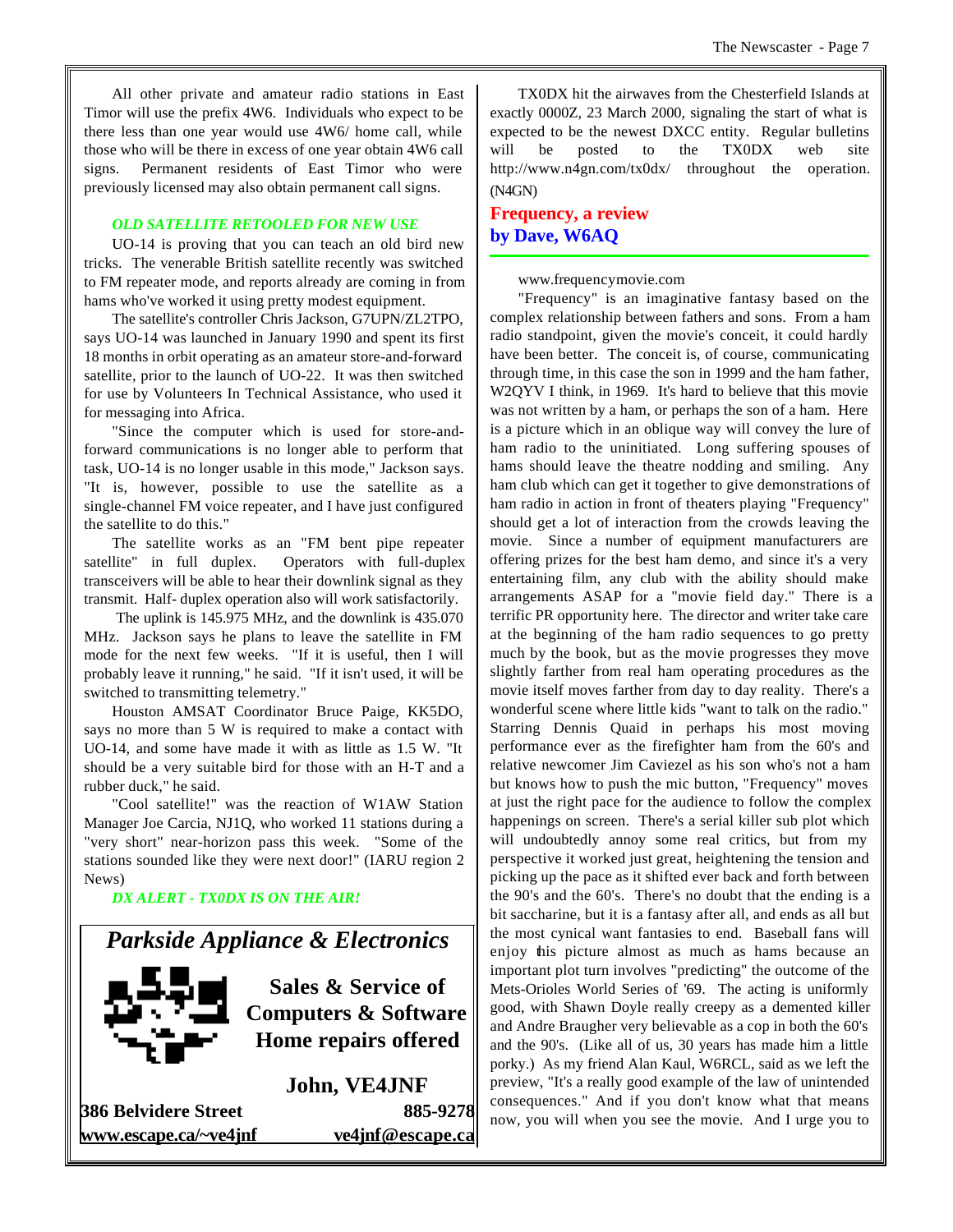

# **Winnipeg Senior Citizens** Radio Club VE4WSC Inc. 598 St. Mary's Road Winnipeg MB R2M 3L5

Open Every Weekday (Monday Thru Friday)<br>9:00 AM To 3:00 PM http://www.pangea.ca/~ve4wsc ve4wsc@pangea.ca 204 - 233 - 3122

see it the first weekend it's released. I hope you enjoy it as much as I did. I'm going again. CU at the movies.

A number of clubs are planning amateur radio demos at theaters where the movie will be playing. What about your club. The League in cooperation with a number of manufacturers are offering prizes for the best exhibit. See for more details.

# **Profile of Winnipeg Senior Citizens Radio Club VE4WSC Inc. By Ed VE4YU**

We are a vibrant club with 175 licensed Radio Amateurs, all Seniors, on our membership. We have club premises on the second floor of the old St. Mary's Road Fire Station and our radio station(s) are manned from 9AM to 3PM each day Monday to Friday. We serve as headquarters for Amateur Radio in Winnipeg, our facilities and personnel have been used for emergency communications for the 1997 flood as well as other emergency situations. We have official agreements with Canadian Red Cross and the Canadian Armed Forces to provide communications if and when required. We participate in weekly nets and exercises with these organizations on HF radio. We present courses in Amateur Radio and Computers for interested senior citizens. We supply communications for Public Service events such as Boy Scouts of Canada, Girl Guides of Canada, Manitoba Marathon, Boni-St. Vital , St. Vital BIZ, Seniors events etc. We were recently very involved with Municipal, Provincial and Federal authorities acting as standby operators in sites locally and all across Manitoba in preparation for any possible problems arising over the year end transition (Y2K).

We have recently completed a very impressive Satellite Radio setup with the help of a Winnipeg Foundation grant. Our facilities are open for visitors daily , Monday through Friday, from 9AM to 3PM. We welcome anyone interested in becoming a member of our club. Entrance requirements are: Senior age 55+, retired and a licensed radio amateur. For those only needing the license, we provide a Basic course in Amateur Radio which is held on our premises.

#### We can be reached :

At the club: 358 St. Mary's Rd. Winnipeg MB R2M 3L5 Phone: 204-233-3122

WSCRC President: Ed Henderson Phone: 204-694-0667 E-Mail: ve4yu@rac.ca

Public Relations: Gil Frederick Phone: 204-888-2473 E-Mail : ve4ag@rac.ca

## **Contest Calendar**

#### *May*

| 01        | 1300-1900 | CW AGCW-DL QRP Party                 |
|-----------|-----------|--------------------------------------|
| $06-07$   | 0000-2400 | <b>CW/SSB MARAC County Hunters</b>   |
| $06-07$   | 0000-2400 | CW Ten-Ten Int'national Spring QSO   |
| $06-07$   | 0000-2400 | <b>SSTV Danish SSTV Contest</b>      |
| $06-07$   | 2 periods | <b>CW/SSB Connecticut QSO Party</b>  |
| $06-07$   | 2 periods | CW/SSB Massachusetts QSO Party       |
| $06-07$   | 1400-2300 | CW/SSB Indiana QSO Party             |
| $06-07$   | 2000-2000 | <b>CW/SSB ARI Int'l DX Contest</b>   |
| $13 - 14$ | 0000-2400 | <b>CW/SSB Oregon QSO Party</b>       |
| $13 - 14$ | 0000-0600 | CW/SSB Nevada QSO Party              |
| $13 - 14$ | 1200-1200 | RTTY A.Volta RTTY DX Contest         |
| 13-14     | 2100-2100 | CW/SSB/ SSTV CQ-M Int'nat DX         |
| 14        | 1700-2100 | CW FISTS CW Spring Sprint            |
| 20        | 1500-1859 | <b>CW EU SPRINT Spring</b>           |
| $20 - 21$ | 2100-0200 | <b>CW/SSB Baltic Contest</b>         |
| 27-28     | 0000-2400 | CW CQ W W WPX Contest                |
|           |           |                                      |
| June      |           |                                      |
| $03-04$   | 0000-1600 | <b>CW W W South America Contest</b>  |
| $03-04$   | 1500-1500 | CW IARU Region 1 Fieldday            |
| 10        | 0000-2400 | <b>SSB Portugal Day Contest</b>      |
| $10 - 11$ | 0000-2400 | <b>RTTY ANARTS WW RTTY Contest</b>   |
| $10 - 11$ | 1200-1200 | <b>SSB TOEC WW Grid Contest</b>      |
| 11        | 1100-1300 | SSB Asia-Pacific Sprint              |
| 11        | 1800-2400 | CW/SSB West Virginia QSO Party       |
| $17-18$   | 0000-2400 | <b>CW All Asian DX Contest</b>       |
| 18        | 1800-2400 | <b>SSB Kid's Day Operating Event</b> |
| 24-25     | 1200-1200 | CW SP QRP Contest                    |
| 24-25     | 1400-1400 | <b>CW Marconi Memorial Contest</b>   |
| 24-25     | 1800-2100 | CW/SSB ARRL Field Day                |

#### **Hints & Kinks**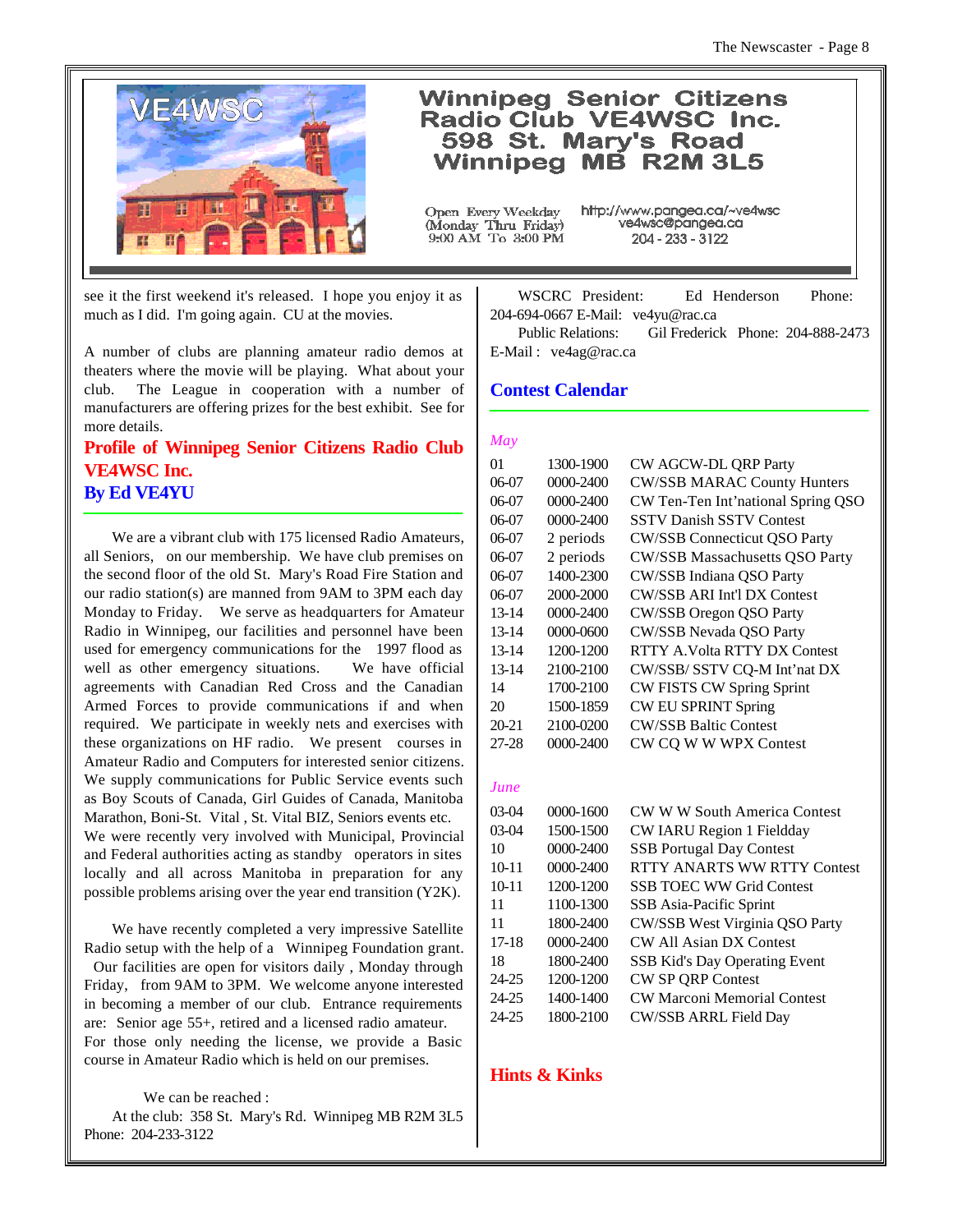## **de Ralph, VE4RY**

As we become middle-aged hams, [if I remember right, hihi] one of the first things to go is our eyesight. I guess it comes from squinting at those dials, but it seems that far-sightedness is part of the deal. Repairing and building things gets mighty hard on the eyes.

While those large magnifying glasses on a spring-loaded, swinging cantilever contraptions [with a built-in lamp] look very impressive in the shop, you can set yourself up for close work on small projects for a mere fraction of the cost.

First, for less than ten bucks buy a small gooseneck lamp at a department store. Then, slip over to the surplus store, where for less than five bucks you can purchase a pair of non-prescription 3 or 4 diopter magnifying eyeglasses. Total cost: \$15 - tops!

I find this portable setup actually better that that big thing on my workbench, and it is far less cumbersome and has the bonus of giving some eye protection.

# **Chasing Submarines by Satellite by Vern VE4VQ**

You might think that the GPS (Global Positioning System) is all that would be needed in order to keep track of a submarine (always assumed to belong to the enemy). Wrong! Radio waves, like sheep, do not like to get wet. The result is that an acoustic system has to be used to detect submarines.

A French firm, ACSA (Architecture and Conception of Advanced Systems), has developed a small buoy that will pick up acoustic waves from a submarine and relay this information (by radio) to the Control Ship supervising the search. The position of the buoy is established by GPS. Three buoys are necessary to pin-point the position of the sub but four are usually used.

It was interesting, at least to this Ham, that ACSA tested their system with Canadian equipment. "The studies, carried out in the harbour at Brest with a submersible pulled by a boat, showed that the error of measurement was less than 3 metres."The "boat" turned out to be one of the machines developed by Canada's Department of Oceans and Fisheries. No, this Ham had never heard of this sea-going device until, by looking very carefully at the picture, he happened to notice CANADA on the side of it and a friend supplied the details.

The buoys appear to be about four feet high. During the tests a small boat, with a crane, was used to place the buoys. The potable computer used on the "mother ship" is in a case about the size of a suitcase. The article says that any portable computer may be used.

As usual, Science et Vie does a top-notch job with its illustrations so why not stop in at la Bibliothèque, on Provencher, and take a look. It's in the Jan. 2000 issue.

# **PORTABLE HF OPERATING IN MEXICO by Ed VE4YU/VE4ZOO**

Once again I was fortunate to be able to operate Amateur Radio in Mexico for February/March, 2000. Unlike previous operations, I had the official permission to operate document in hand before leaving home. The name of the Federal Agency has changed name to Comision Federal de Telecomunicaciones, Area General de Ingenieria y Tecnologia, Coordinacion de Asesores, Area de Peritos, Aficionados y Operadores. It makes Industry Canada sound easy doesn't it! Radio Amateurs are called Radioaficionados. It has a nice ring to it. Permission is given to operate for the requested period but does not allow participation in DX contests, DX peditions or operation from Mexican islands. And they mean it too, as my citation in 1998 proves! My whole station was carried with me as airline carry-on and I had left some coax and wire at a friend's home in San Miguel last year. Set-up of antennas and feeding coax to my apartment were a snap but getting the dipole antennas very high up was difficult. I settled for two 8 foot poles as supports. Easy roof access makes a big difference. In spite of line voltages between 88-140 VAC and the low antennas, I

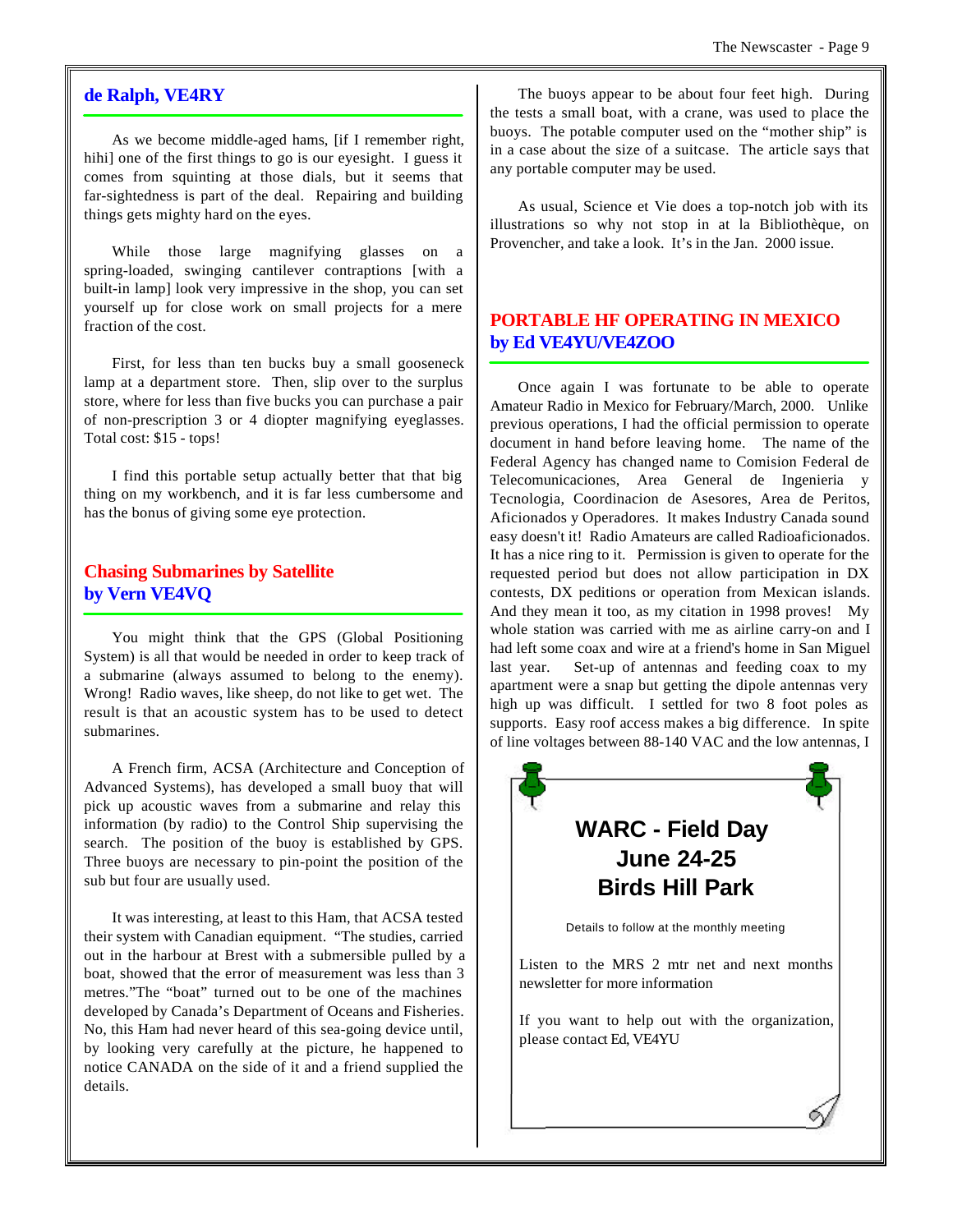was able to keep a daily sked with Adam, VE4SN almost every day. It was great having these contacts with home so consistently and also contacts with quite a few other VE4s (many with VE4AG & VE4WU). Over 400 contacts were made on 5 bands using 15M & 20M dipoles and 100W (TS50S). The Mexican authorities make Amateur Radio operation a pleasure if you follow the rules. There never has been any problem transporting my radio equipment back and forth. It made me feel like a teenager again as I played with my antennas in the sun and I look forward enthusiastically to next year's operation in San Miguel de Allende, Mexico. Adios!

# **Editors Ramblings By Derek, VE4HAY**

The fun is just beginning!. This is looking like it will be a great summer for Amateur Radio. There are a number of things happening. Starting with the movie Frequency (see review), which will be released by the time you read this. Then on June 18 - Manitoba Marathon, June 24,25 - Field Day at Birds Hill Park, July 7, 8, & 9 - International HamFest, July 20,22 - Central States VHF Conference and in August the annual MARM HamFest. As well as many other events both on and off the air.

As some people already know and other may have read in the RAC bulletins, your editor has once again volunteered his time and is the new Section Manager for Manitoba. I am still learning what needs to be done to fulfill this function. But, I will get it all eventually. In the meantime I am looking for news from any clubs, events, newly licensed Amateur Radio Operators, or any Silent Keys etc... in Manitoba. Basically all news that is Amateur related, not just from Winnipeg. Also if anyone has a information on addresses on any of the clubs in Manitoba, please forward this information to me.

So how have the bands been lately? Have you made any rare DX, or do you have any other news you would like to share with the rest of the club? You see my article cupboard is running bare. Even old Mother Hubard had more in her cupboard than I have. With my Section Manager duties, and MRS work, I don't have much time to search for articles to be put in the Newscaster, so it will be up to you to provide the content. I am just the editor, not the writer. So tell us about your Radio activities, how about a product review, how about a few simple operating tips. Large or

| <b>WARC</b><br><b>MEMBERSHIP APPLICATION</b>                                                                                                                                                                                                                                              |  |  |  |  |  |  |
|-------------------------------------------------------------------------------------------------------------------------------------------------------------------------------------------------------------------------------------------------------------------------------------------|--|--|--|--|--|--|
|                                                                                                                                                                                                                                                                                           |  |  |  |  |  |  |
|                                                                                                                                                                                                                                                                                           |  |  |  |  |  |  |
|                                                                                                                                                                                                                                                                                           |  |  |  |  |  |  |
|                                                                                                                                                                                                                                                                                           |  |  |  |  |  |  |
|                                                                                                                                                                                                                                                                                           |  |  |  |  |  |  |
| Licence Class (please circle) Advanced or Basic HF Endorsement $+5$ or $+12$                                                                                                                                                                                                              |  |  |  |  |  |  |
| Payment of \$15.00 by Cheque Cash Money Order For the Fiscal year ending<br>Sept. 30, 2001.                                                                                                                                                                                               |  |  |  |  |  |  |
| Do you wish to receive your Newscaster by e-mail?<br>YES<br>NO (If YES, please provide e-mail above)                                                                                                                                                                                      |  |  |  |  |  |  |
| Come to any WARC meeting, held on the second Monday of each month September to June except where the Monday<br>1.<br>falls on a Statutory holiday then the meeting is held on the third Monday of the month. Meetings are at the Sturgeon<br>Creek Regional Secondary School at 1930 hrs. |  |  |  |  |  |  |
| Send a cheque for \$15.00 for your annual dues to<br>2.<br><b>WARC</b> Membership<br>c/o VE4WSC<br>598 St. Mary's Road                                                                                                                                                                    |  |  |  |  |  |  |

Winnipeg, MB. R2M 3L5

3 Please remember to include your callsign (if applicable) and your complete mailing address, as membership entitles you to 10 monthly issues of The Newcaster, the clubs newsletter which will help keep you up-to-date on all the happenings.